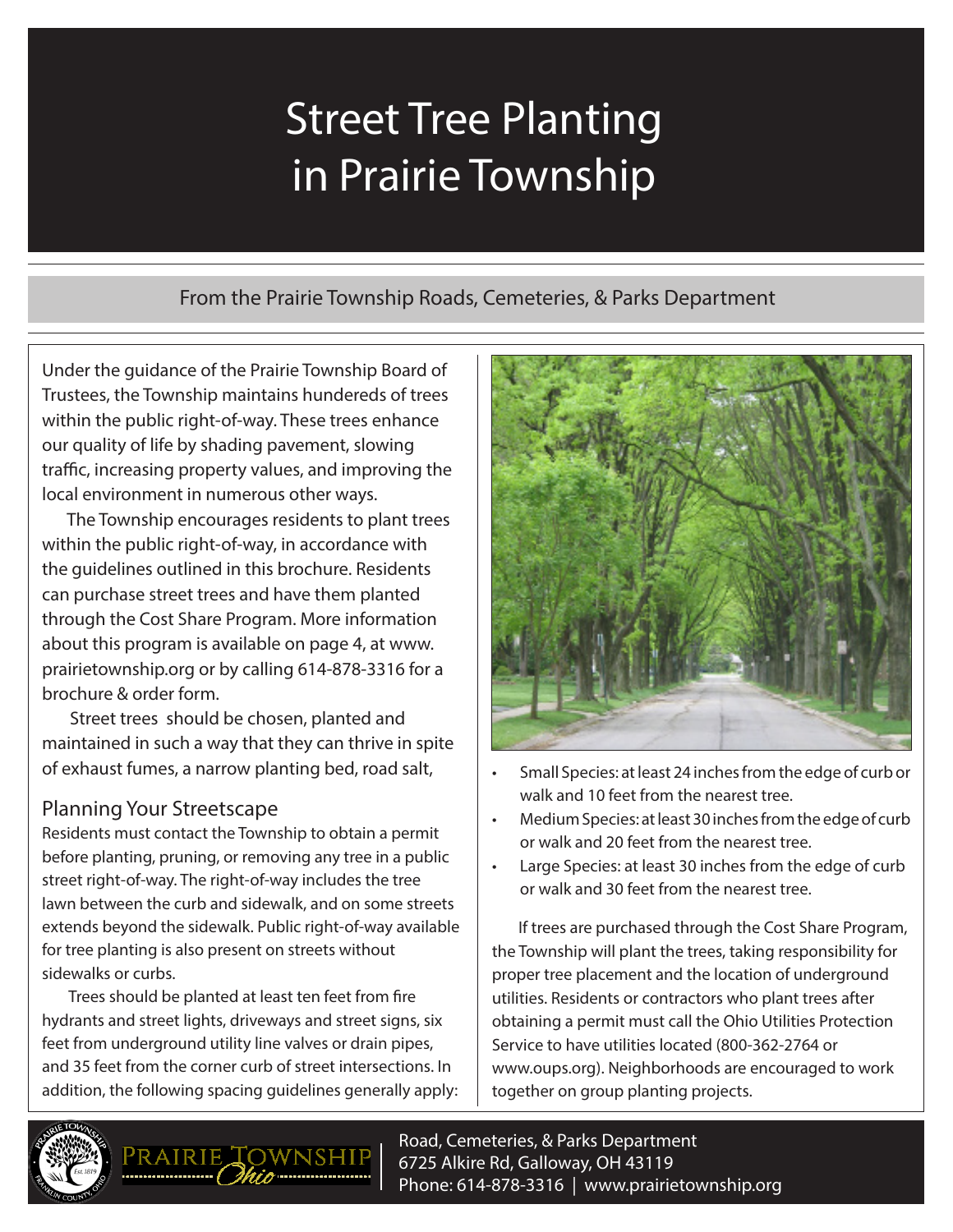

#### Care of Street Trees

Residents are encouraged to provide routine care for street trees. New trees should be watered regularly. Once per week (one inch of water) for at least the first two summers and falls is recommended. Keeping a two-to-three foot circle of mulch, no more than three-inches deep, over the root zone is also important. Most other tree maintenance, including pruning on a six-year cycle, is provided by the Township. The Township will also remove dying or unsafe trees and plant replacements as needed, or repair sidewalks damaged by street tree roots.

#### Recommended Street Trees

The following trees should be successful in the situations specified. However, every site should be evaluated carefully. Tree species and site must be carefully matched. Township Staff can help identify which trees are appropriate for a given location, and species not on this list may be considered.

Many species include named cultivars, which can vary greatly in appearance and other qualities. Do your homework before purchasing cultivars to be sure you know what you are buying. More detailed information about species and recommended cultivars is available at www.prairietownship.org

#### Large Species

Over 45 feet tall at maturity. Suitable for tree lawns at least seven feet wide, with no overhead utility lines.

| Norway Maple | Acer platanoides (Emerald<br>Queen)   |
|--------------|---------------------------------------|
| Red Maple    | Acer rubrum (or freemanii<br>hybrids) |
|              |                                       |

| Sugar Maple                     | Acer saccharum                                |
|---------------------------------|-----------------------------------------------|
| <b>Black Maple</b>              | Acer nigrum                                   |
| <b>Yellow Buckeye</b>           | Aesculus octandra                             |
| <b>Black Alder</b>              | Alnus glutinosa                               |
| <b>Sugar Hackberry</b>          | Celtis laevigata                              |
| Hackberry                       | Celtis occidentalis                           |
| <b>Turkish Filbert/Hazel</b>    | Corylus colurna                               |
| Ginkgo (males only)             | Gingko biloba                                 |
| Honeylocust (thornless)         | Gleditsia triacanthos var.<br>inermis         |
| <b>Kentuck Coffeetree</b>       | Gymnocladus dioicus                           |
| <b>Sweet Gum</b>                | Liquidambar styraciflua<br>Rotuadiloba        |
| <b>Tulip Tree</b>               | Liriodondron tulipifera<br><b>Emeral City</b> |
| Dawn Redwood                    | Metasequoia glyptostro-<br>boides             |
| <b>Black Tupelo (Black Gum)</b> | Nyssa sylvatica                               |
| <b>London Planetree</b>         | Platanus x acerifolia<br>Exlamation           |
| <b>White Oak</b>                | Quercus alba                                  |
| <b>Swamp White Oak</b>          | Quercus bicolor                               |
| <b>Scarlet Oak</b>              | Quercus coccinea                              |
| Shingle Oak                     | Quercus imbricaria                            |
| <b>Bur Oak</b>                  | Quercus macrocarpa                            |
| Chinkapin Oak                   | Quercus muehlenbergii                         |
| <b>Willow Oak</b>               | Quercus phellos                               |
| <b>Chestnut Oak</b>             | Quercus prinus                                |
| English Oak                     | Quercus robur                                 |
| <b>Red Oak</b>                  | Quercus rubra                                 |
| <b>Shumard Oak</b>              | <b>Ouercus shumardii</b>                      |
| Japanese Pagoda Tree            | Styphnolobium japonicum<br>Millstone          |
| <b>Baldcypress</b>              | Taxodium distichum                            |
| <b>American Linden</b>          | Tilia americana                               |
| Littleleaf Linden               | Tilia cordata                                 |
| Crimean Linden                  | Tilia x euchlora                              |
| Silver Linden                   | Tilia tomentosa                               |
| <b>Hybrid Elm</b>               | Ulmus x sp.<br>Aclade<br>Princeton<br>Triumph |
| Japanese Zelkova                | Zelkova serrata                               |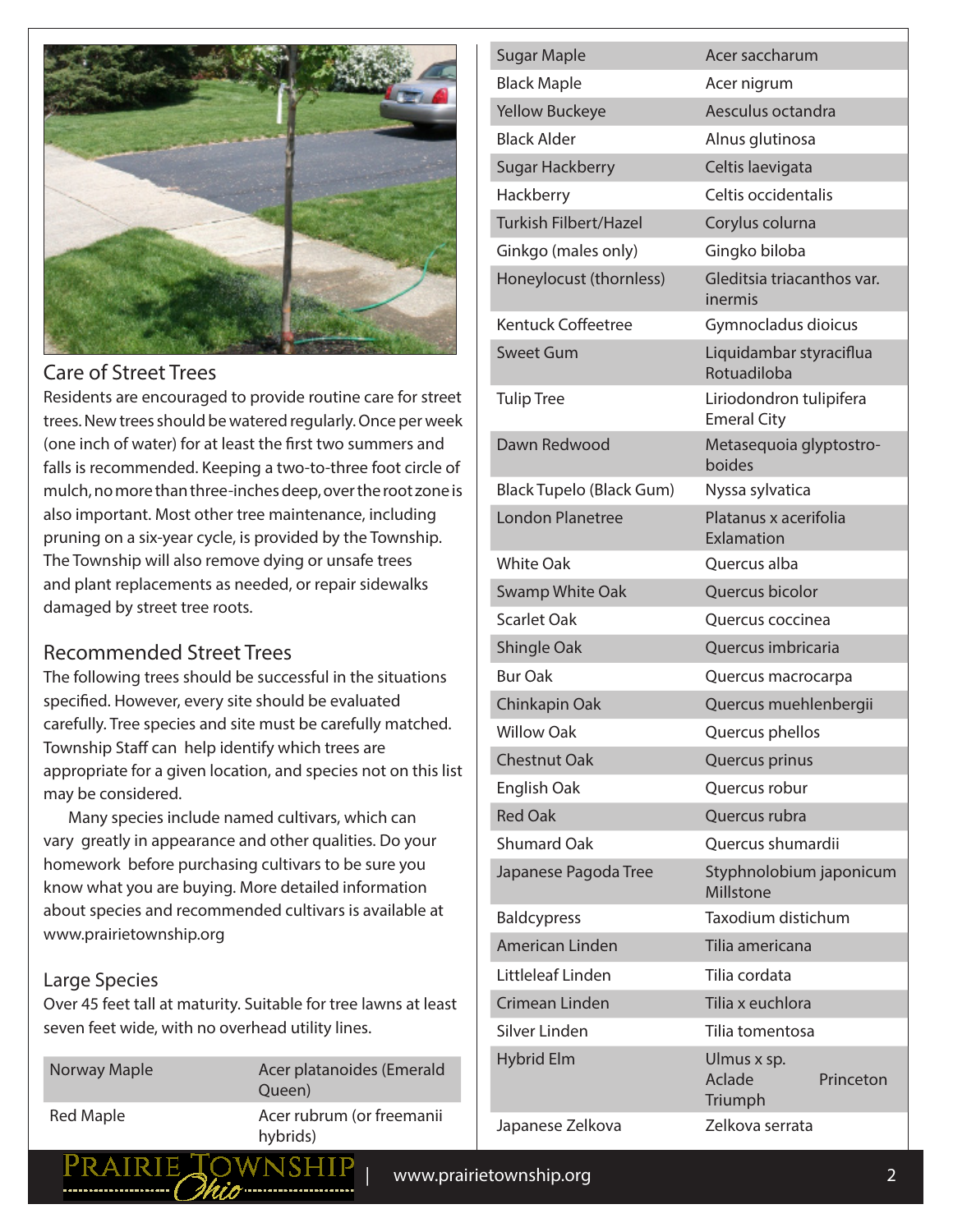

Medium Species Reaching 30–45 feet. For tree lawns at least five feet wide with no low overhead wires.

| Miyabe Maple                 | Acer miyabe                            |
|------------------------------|----------------------------------------|
| Hedge Maple                  | Acer campestre                         |
| <b>Italian Alder</b>         | Alnus cordata                          |
| Manchurian Alder             | Alnus hirsuta                          |
| <b>Red Horsechestnut</b>     | Aesculus x carnea                      |
| <b>River Birch</b>           | Betula nigra                           |
| European Hornbeam            | Carpinus betulus                       |
| Katsura Tree                 | Cercidiphyllum japonicum               |
| American Yellowwood          | Cladrastis kentukea                    |
| Hardy Rubber Tree            | Eucommia ulmoides                      |
| Goldenraintree               | Koelreuteria paniculata                |
| Magnolia Hybrids (treeform)  | Magnolia sp. 'Galaxy'                  |
| American Hophornbeam         | Ostrya virginiana                      |
| <b>Amur Cork Tree</b>        | Phellodendron amurense                 |
| <b>Sargent Cherry</b>        | Prunus sargentii                       |
| <b>Cleveland Select Pear</b> | Pyrus calleryana 'Cleveland<br>Select' |
| Sawtooth Oak                 | Quercus acutissima                     |
| Lacebark Chinese             | Elm Ulmus parvifolia (or<br>hyrbrids)  |
| Zelkova-Wireless             | Zelkova serrata'Schmidtlow'            |

PRAIRIE TOWNSHIF

#### Small Species

Reaching 15-30 feet. For tree lawns at least four feet wide or with overhead wires.

| <b>Trident Maple</b>         | Acer buergerianum                                       |
|------------------------------|---------------------------------------------------------|
| Amur Maple                   | Acer ginnala                                            |
| Paperbark Maple              | Acer griseum                                            |
| <b>Tatarian Maple</b>        | Acer tataricum                                          |
| Serviceberry (tree form)     | Amelanchier sp.                                         |
| American Hornbeam            | Carpinus 'Caroliniana'                                  |
| Lavalle Hawthorn             | Crataegus x lavallei                                    |
| Amur Maackia                 | Maackia amurensis                                       |
| Crabapple                    | Malus sp. (oval or upright<br>forms and cultivars only) |
| <b>Frontier Elm</b>          | Olmus 'Frontier'                                        |
| Persian Parrotia (tree form) | Parrotia persica                                        |
| Japanese Tree Lilac          | Syringa reticulata                                      |

#### Undesirable Street Trees

Under most circumstances, the following species are not suitable for planting as street trees. Those marked with an asterisk (\*) may be acceptable for site specific use, such as in yards and open spaces, or on wooded or large open rights-of-way areas. The Township is also happy to consider any species selection or streetscape design proposal on a case-by-case basis, even if the proposal deviates from these guidelines, or includes unusual species. In general, shrubs and evergreens are prohibited in the right-of-way.

| $Fir*$                     | Abies sp.                                                           |
|----------------------------|---------------------------------------------------------------------|
| <b>Boxelder</b>            | Acer negundo                                                        |
| <b>Silver Maple</b>        | Acer saccharinum                                                    |
| Ohio Buckeye*              | Aesculus glabra                                                     |
| Horsechestnut*             | Aesculus hippocastanum                                              |
| Ailanthus                  | Ailanthus altissima                                                 |
| Northern Catalpa           | Catalpa speciosa                                                    |
| Ash                        | Fraxinus sp.                                                        |
| Birch (except River Birch) | Betula sp. (except B. nigra)                                        |
| Dogwood*                   | Cornus sp.                                                          |
| Black Walnut*              | Juglans nigra                                                       |
| Osage Orange               | Maclura pomifera<br>(Thornless male cultivars<br>may be considered) |